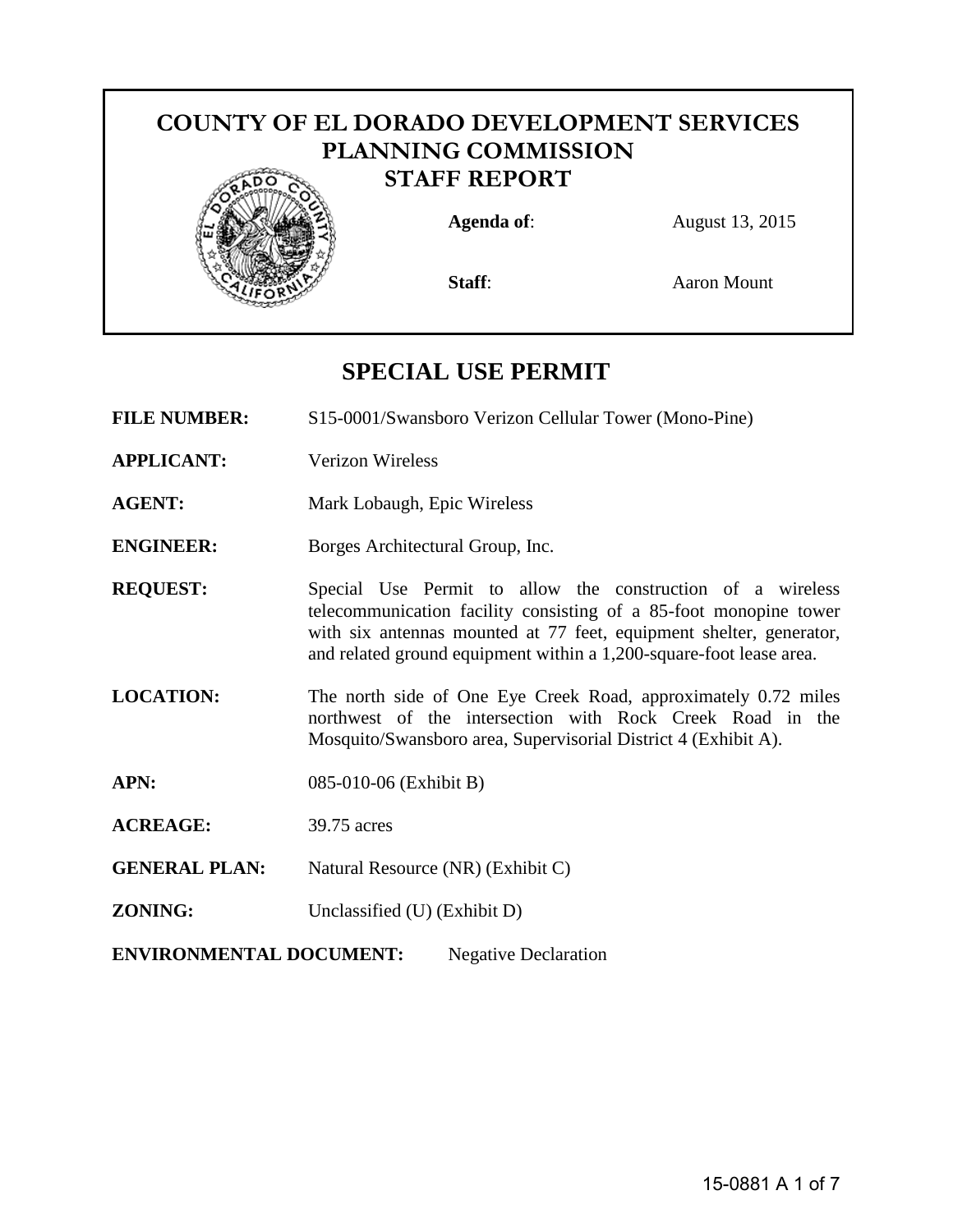#### **RECOMMENDATION:** Staff recommends the Planning Commission take the following actions:

- 1. Adopt the Negative Declaration based on the Initial Study prepared by staff; and
- 2. Approve Special Use Permit S15-0001 based on the Findings and subject to the Conditions of Approval as presented.

#### **PROJECT INFORMATION**

**Parcel History:** A conditional Certificate of Compliance COC04-0048 (Exhibit J) was recorded for the property on April 14, 2005. Certificate of compliance means a document issued pursuant to Government Code Section 66499.35 and recorded in the County Recorder's office that states either the subject parcel of land was lawfully created (unconditional), or if unlawfully created, contains conditions which, if satisfied by the owner, shall legitimize the parcel (conditional). Section 120.76.090 establishes that the Planning Services Division is authorized to process, issue, and record conditional Certificates of Compliance for parcels created after March 4, 1972. The subject parcel is one of five parcels created by grant deed after March 4, 1972. As such, the County Surveyor referred the application to Planning Services and a Zoning Administrator hearing was held approving the conditional Certificate of Compliance. A conditional Certificate of Compliance imposes conditions which must be satisfied before the property can be considered legally established. Development permits, including building permits, may not be issued until such time as the conditions have been met and a clear Certificate of Compliance has been recorded. At this time the conditions have not been met and no development permits have been submitted for the undeveloped parcel (Exhibit J).

Conditions of approval for COC04-0048 as approved by the Zoning Administrator on March 16, 2005 will be applied to this project, as follows:

- A. An irrevocable offer of dedication, 25 feet from the centerline of One Eye Creek Road, for road and public utility purposes, including all slope easements, shall be offered to the County across the frontage of the subject parcel. The offer of dedication shall be made on a form approved by the Department of Transportation.
- B. A STOP sign per Standard Plan 105A shall be placed at the intersection of One Eye Creek Road and Mosquito Road.
- C. A "Not a County Maintained Road" sign, 24"x30", black on white, shall be placed on One Eye Creek Road at the intersection with Mosquito Road.
- D. A street sign in conformance with Standard Plan 105 (B-1) shall be installed at the intersection of One Eye Creek Road and Mosquito Road.
- E. The property owner shall have the parcel evaluated by a septic system design consultant and the findings submitted to the El Dorado County Environmental Management Department to determine if the parcel can support an on site septic disposal system prior to application for a building permit.
- F. The applicant shall improve that portion of One Eye Creek Road fronting the subject property to Standard Plan 101-C providing for a minimum unrestricted roadway width of eighteen (18') with two-foot (2') shoulders. The roadway improvements and surfacing shall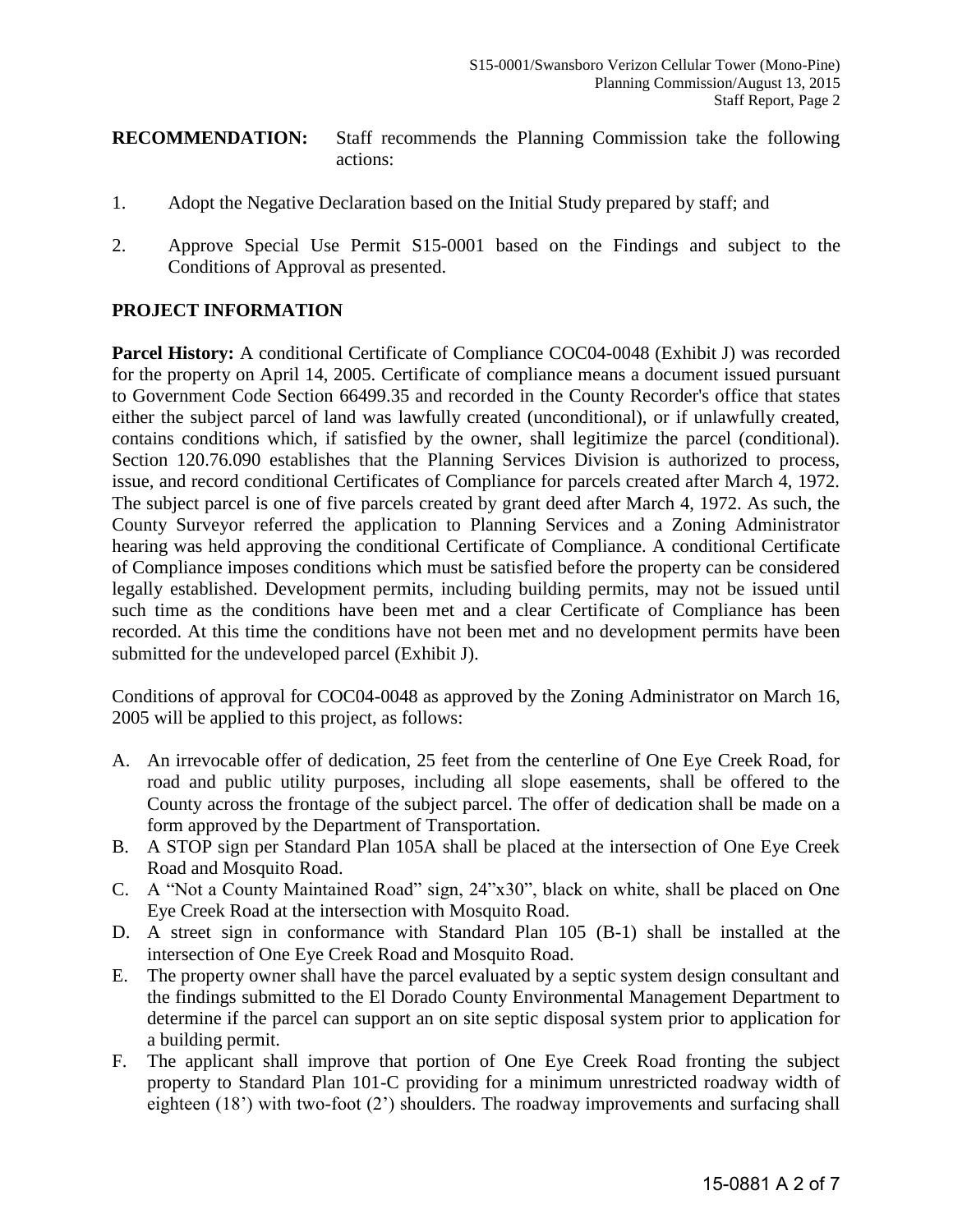<span id="page-2-0"></span>be subject to the review and approval of the Department of Transportation and the Mosquito Fire Protection District. Letters evidencing satisfaction with this condition shall be provided to the Planning Department.

**[Site Description:](#page-2-0)** The approximately 0.09-acre lease area is located in the southeast corner of a 39.75 acre parcel. The parcel is located on a north-facing slope at an elevation of approximately 2,685 to 2,700 feet above mean sea level. The site is accessed by One Eye Creek Road which is a privately maintained road. The site was cleared in the summer of 2014 by the property owner who removed manzanita and gray pines. The lease area is at an elevation below One Eye Creek Road. The area around the cellular facility site is montane hardwood-conifer woodland with an understory of blue oak, black oak, and gray pine over dense brush comprised primarily of manzanita.

|              | <b>Zoning</b> | <b>General Plan</b> | <b>Land Use/Improvements</b>                               |
|--------------|---------------|---------------------|------------------------------------------------------------|
| <b>Site</b>  | U             | NR.                 | Residential/Undeveloped                                    |
| <b>North</b> | U/A           | NR.                 | Residential & Agricultural/US Forest Service & Undeveloped |
| <b>South</b> | U             | <b>MDR</b>          | Residential/Residential                                    |
| East         | U             | NR.                 | Residential/Residential & US Forest Service                |
| West         | U             | NR.                 | Residential/Residential                                    |

#### **Adjacent Land Uses:**

**Project Description:** In accordance with Section 130.14.210(D)(5a) (New Towers and Monopoles) and applicable standards under Section 130.14.210.E-J of the Zoning Ordinance, this special use permit request would allow the construction of a wireless telecommunications facility consisting of a 85-foot monopine with six Verizon Wireless antennas that each measure six feet tall by 12 inches wide by seven inches deep, mounted at the 77-foot pole height, two four-foot diameter microwave dishes, and a 16-foot 10.5-inch by 11-foot 6-inch equipment shelter within a 30- by 40-foot lease area enclosed with a six-foot fence. A 30 kVa diesel generator surrounded by a sound wall and containing a 132 gallon fuel tank would be placed within the lease area. The wireless facility has been designed as a monopine with foliage that matches the existing surrounding vegetation and would be painted to simulate a natural brown bark. The antennas, which would be covered with pine needle socks, are proposed be mounted at 77 feet and extending to the 80-foot height. The foliage would extend another five feet to an overall structure height of 85 feet. The facility has been designed to accommodate one additional carrier to be collocated at an approximate height of 59 feet (Exhibit E-6 through E-11).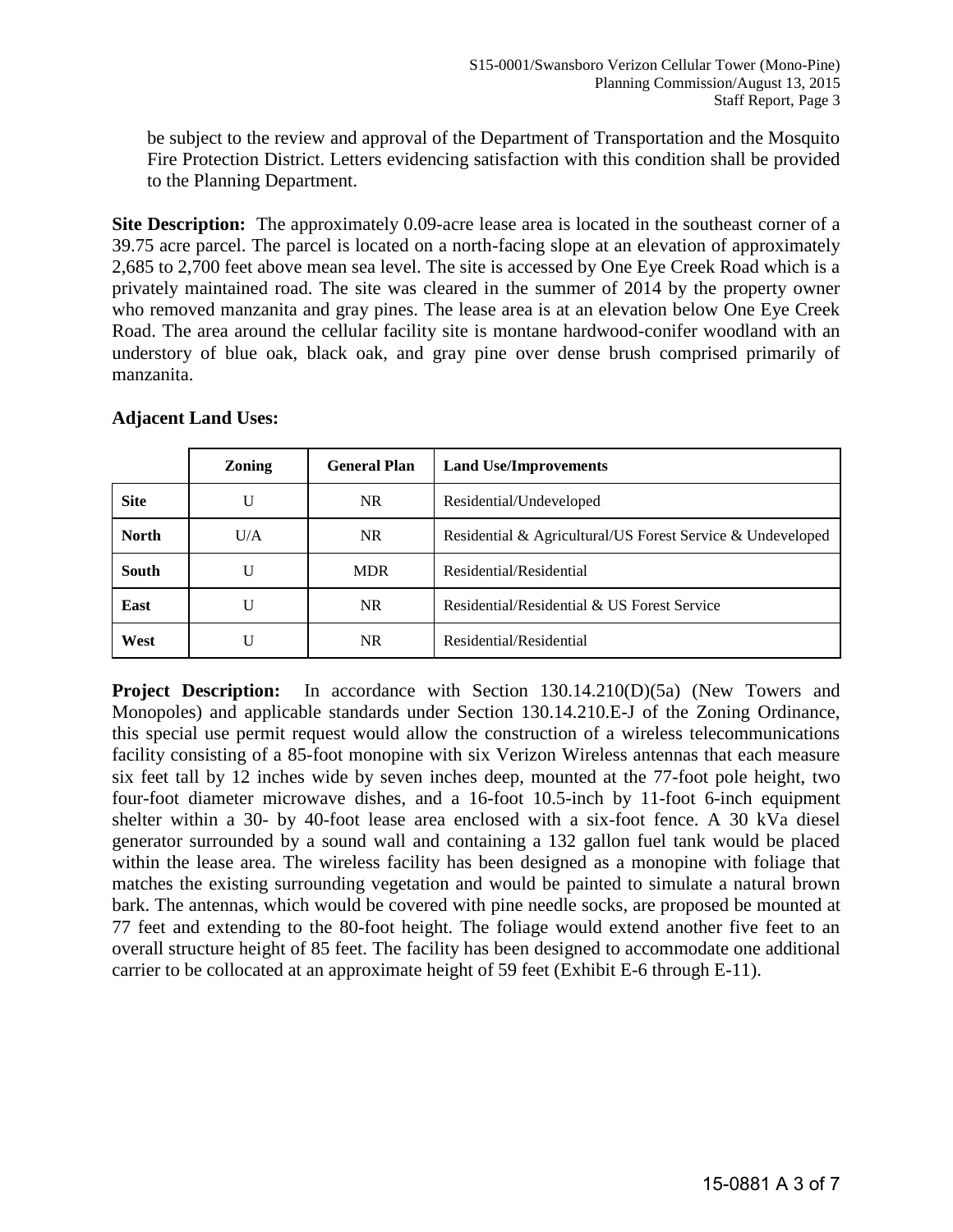Access to the site would be provided by a 20-foot wide, 56-foot long non-exclusive Verizon Wireless access easement off One Eye Creek Road. A non-exclusive six-foot Verizon Wireless utility easement extends from a utility pole located south of One Eye Creek Road to the lease area (Exhibit E-1 through E-5). A number of oak trees and other vegetation surround the site, however no trees are proposed for removal as part of the wireless facility construction or operation.

#### **ANALYSIS**

#### **Telecommunications Act of 1996**.

This act preserves the authority of the State or local government over decisions regarding the placement, construction, and modifications of personal wireless services, subject to two limitations. Section 704.(7)B(iii) requires any denials to be in writing and supported by "substantial evidence." Section 704(7)B(iv) prohibits denial on the basis of radio frequency emissions if those emissions are compliant with federal regulations.

Radio frequency emissions are within an approved range of compliancy with federal regulations and staff is not recommending denial of the project. The El Dorado County Board of Supervisors adopted Sections 130.22.500 and 130.14.210 of the Zoning Ordinance to regulate special use permits and wireless communication facilities, respectively. By adopting these ordinances, the Board of Supervisors acted to maintain the County's authority over decisions regarding wireless communication facilities.

#### **General Plan Analysis**

Aesthetics: The proposed mono-pine tower would be visible from various points in the surrounding area and views. The wireless communication tower would be designed to resemble a pine tree with antennas located in faux branches. The tower pole would be painted to match the bark color of a pine tree. The monopine design would camouflage the facility to blend in with the surrounding vegetation. Photo simulations are provided in Exhibits F-1 to F-4.

Land Use Compatibility: The site is surrounded by residentially and agriculturally zoned parcels. Policy 2.2.5.21 requires development projects to be located and designed in a manner that avoids incompatibility with adjoining land uses. A cellular telecommunications facility is considered similar to a public utility facility, though privately-owned. The project would be compatible and consistent with the Natural Resource (NR) and Medium Density Residential (MDR) land use designations because it has been designed to blend in with the prevalent architecture, natural features or vegetation as directed by Section 130.14.210 of the Zoning Ordinance. With recommended conditions, the wireless communications facility would be consistent with these policies.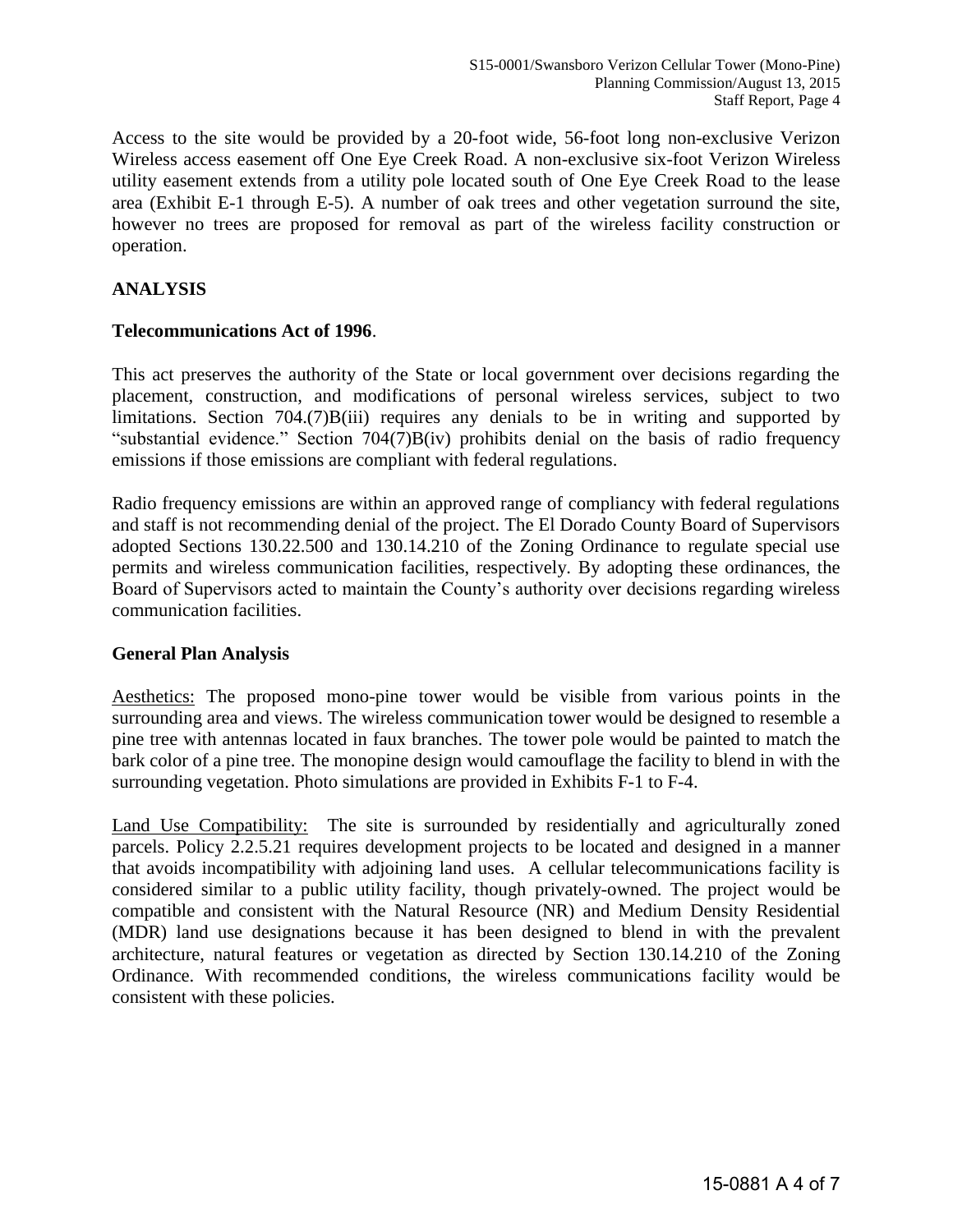Adequate Access for Emergencies: The site is located at One Eye Creek Road, a privately maintained road. Policy 6.2.3.2 of the Public Health, Safety, and Noise element of the General Plan directs the applicant to demonstrate that adequate access exists or can be provided for emergency vehicles and private vehicles to access and evacuate the area. Emergency access to the facility would be available by a 20-foot wide, 56-foot long driveway. The site plan was reviewed for emergency ingress and egress capabilities by the County Transportation Division and the Mosquito Fire Protection District, and is in compliance with the General Plan Policy.

Utilities: Verizon Wireless proposes to utilize the current electrical feeds located approximately 65 feet away from the tower site, south of One Eye Creek Road. The connections would be made underground.

Oak Tree Canopy: The proposed lease area is in an area without any trees as it was previously cleared of pine trees and manzanita. No oak trees will be removed or disturbed for installation and operation of the cell tower facility.

Conclusion:The project has been reviewed in accordance with the General Plan policies for aesthetics, land use compatibility, access requirements, utilities, and oak tree preservation policies and is found to be consistent with the General Plan.

#### **Zoning Ordinance**

Section 130.14.210 B, E-J of the Zoning Ordinance requires that all wireless communication facilities meet certain criteria. Below is an analysis of these standards:

- B. Statement of Intent: All wireless providers must collocate their equipment on existing sites where possible, or if collocating is not feasible, create one structure that could potentially accommodate other wireless service providers serving the area. The applicant provided a site justification statement identifying the proposed site as the most optimum in providing services to the Swansboro/Mosquito area (Exhibit G-1 through G-2). The proposed tower would allow one other carrier to collocate at this facility in the future.
- E. Visual: Photo-simulations of the facility are provided in Exhibits F-1 to F-4. These photos demonstrate how the facility will blend with the surrounding area thereby minimizing its visual impacts.

#### F. Development Standards:

1. Screening: The facility would be enclosed within a chain link fence with privacy slats installed for minimizing views of the ground equipment. The shelter will be painted to match the natural color scheme. The tower pole will be painted to match the natural color scheme and will have tree limbs resembling a Pine. The antennas will be painted to match the branch color and will have pine needle socks installed around them to reduce visual impact. As illustrated in the photo simulations, site plan, and elevations, the tower and ground equipment are designed to blend with the native oak and pine tree vegetation.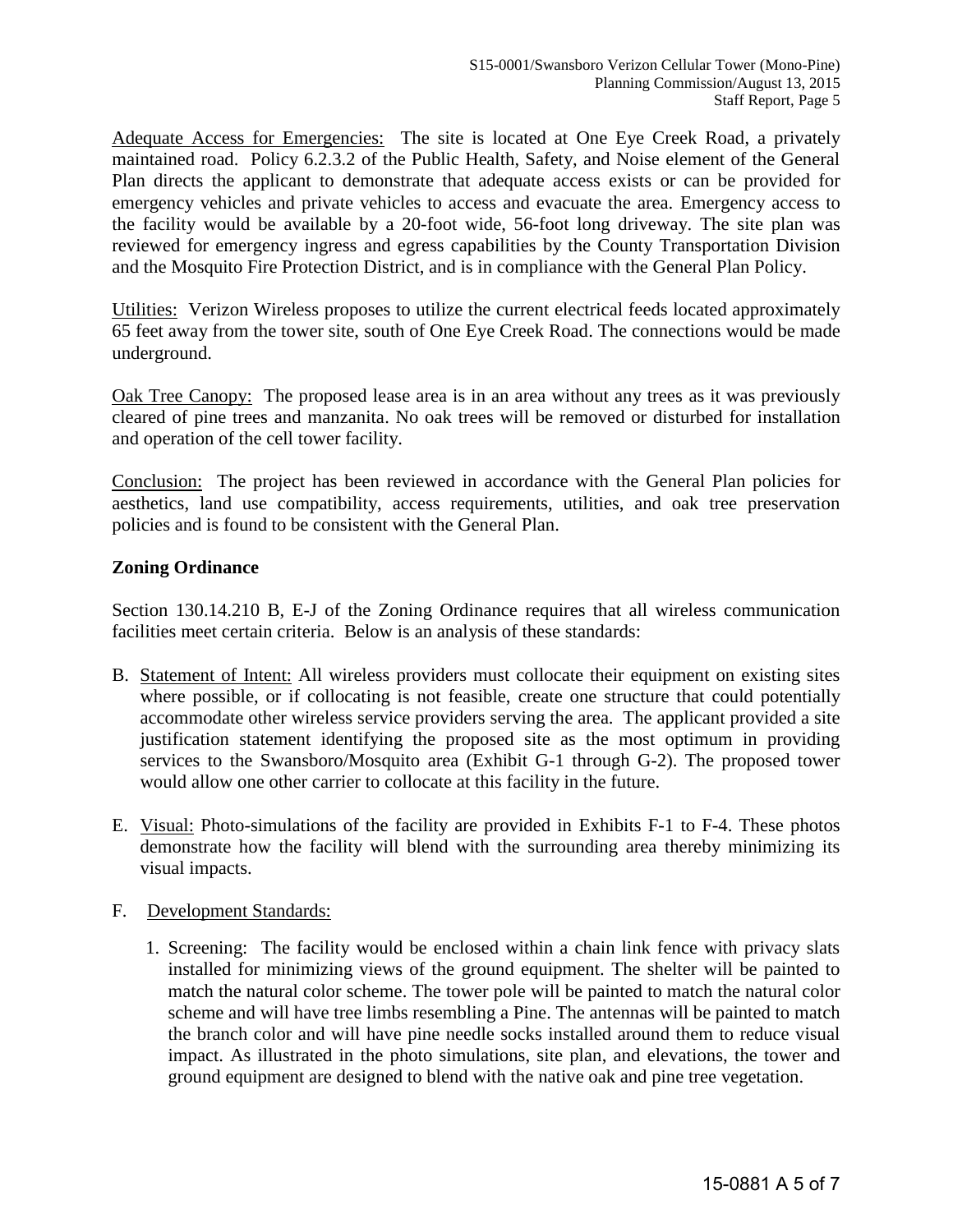- 2. Setbacks: The Unclassified Zone District requires a 30-foot front, side, and rear setback from property lines for a structure. The telecommunications facility and equipment shelter are located over 36 feet from all property lines and the location is therefore consistent with the Unclassified Zone District setback standards (Exhibit E-4).
- <span id="page-5-0"></span>3. [Maintenance:](#page-5-0) Maintenance personnel would visit the site approximately once or twice a month, at which time the facility would be inspected to ensure proper operation. Conditions are recommended to ensure that the colors and materials of the equipment building, tower, and ground support equipment will be maintained at all times and will be consistent with the features depicted in the visual simulations and elevations.
- G. Radio Frequency (RF) Requirements**:** Section 130.14.210.G of the County Code requires that the applicant submit a report or summary of the estimates of non-ionizing radiation generated by the facility and maximum electric and magnetic field strengths at the edge of the facility site, as regulated by the Federal Communication Commission (FCC). A submitted RF analysis report (Waterford, 2/6/15) confirms compliance with the FCC Regulations under 47 C.F.R Section 1.1307(b) (3) and 1.1310 (Radio Frequency Radiation Exposure Limits) (Exhibit H).
- H. Availability: Section 130.14.210.H requires that all communication facilities be available to other carriers as long as structural or technological obstacles do not exist. The monopine would be constructed to accommodate an additional carrier; however, no specific quantity of additional antennas has been identified.
- I. Unused Facilities: Section 130.14.210.I of the Zoning Ordinance requires that all obsolete or unused communication facilities be removed within six months after the use of that facility has ceased or the facility has been abandoned. The project has been conditioned to comply with this requirement.
- J. Other Permit Requirements: Section 130.14.210.J of the Zoning Ordinance states certain notification requirements for projects located within 1,000 feet of a school or on residentially zoned lands governed by CC&Rs. The project parcel is not within 1,000 feet of a school or land governed by CC&Rs and these notification requirements do not apply to this project.

Conclusion: Staff finds the project, as proposed and conditioned, is consistent with all applicable provisions of the Zoning Ordinance.

#### **ENVIRONMENTAL REVIEW**

Staff has prepared an Initial Study to determine if the project has a significant effect on the environment (Exhibit K). Based on the Initial Study, staff has determined that there is no substantial evidence that the proposed project would have a significant effect on the environment, therefore a Negative Declaration has been prepared and a Notice of Determination (NOD) will be filed. A \$50.00 filing fee for the NOD is required and the NOD must be filed within five working days from the project approval.